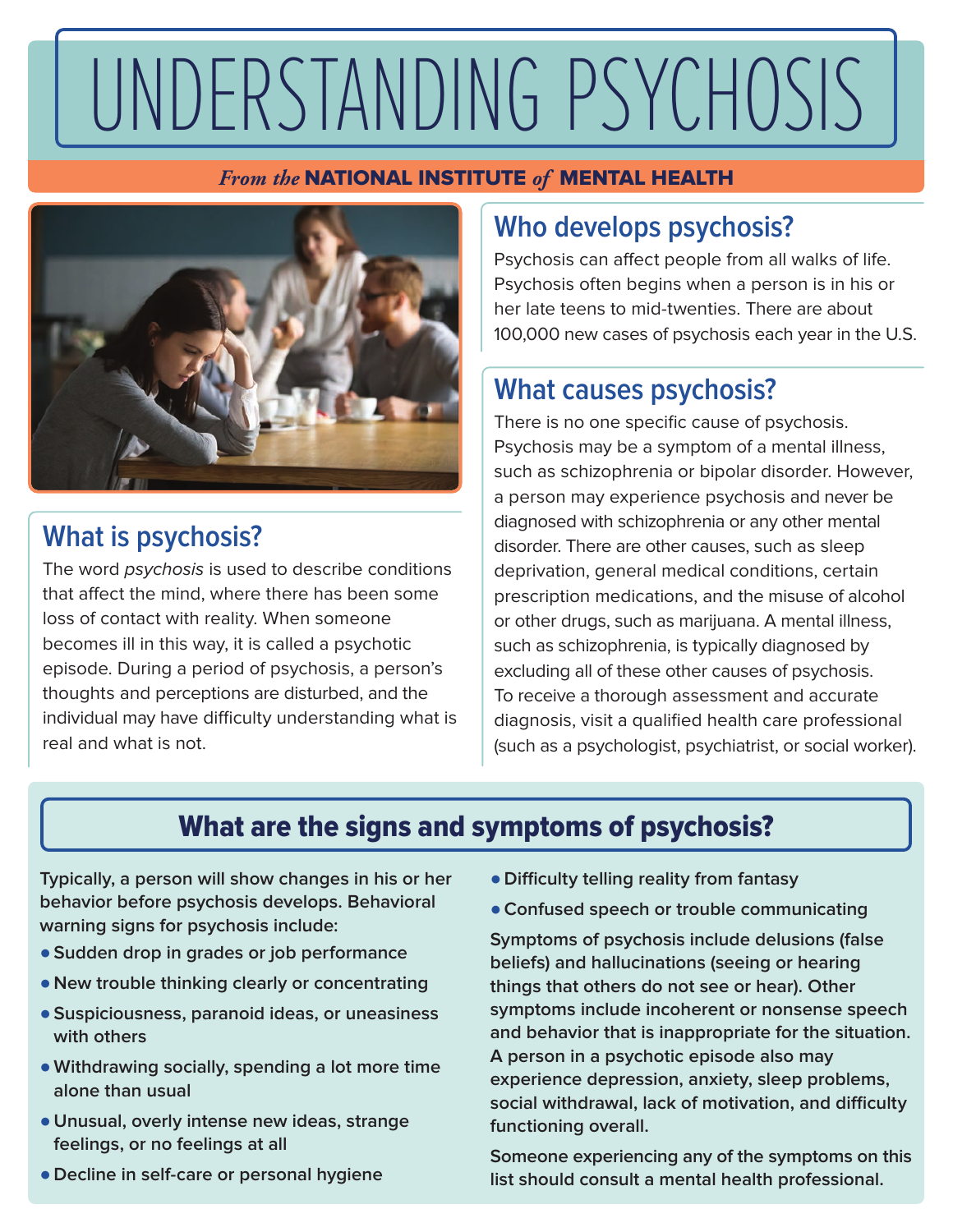## How is psychosis treated?

**Studies have shown that it is common for a person to have psychotic symptoms for more than a year before receiving treatment. Reducing this duration of untreated psychosis is critical because early treatment often means a better recovery. A qualified psychologist, psychiatrist, or social worker will be able to make a diagnosis and help develop a treatment plan.** 

**People with psychosis may behave in confusing and unpredictable ways and may become threatening or violent. However, people with psychotic symptoms are more likely to harm themselves than someone else. If you notice these changes in behavior, and they begin to intensify or do not go away, it is important to seek help.**

**Research supports a variety of treatments for early psychosis, especially coordinated specialty care. In 2008, the National Institute of Mental Health (NIMH) launched the research initiative, Recovery After an Initial Schizophrenia Episode (RAISE) project. RAISE studied coordinated specialty care treatments and the best ways to intervene after people begin to experience psychotic symptoms and to help them return to a path toward productive, independent lives. Coordinated specialty care involves the following components:**

- ●Individual or group psychotherapy **is typically based on principles of cognitive behavior therapy. This therapy is tailored to each patient's needs and emphasizes resilience training, illness and wellness management, and building coping skills.**
- ●Family support and education **teach family members about psychosis, coping, communication, and problem-solving skills. Family members who are informed and involved are more prepared to help loved ones through the recovery process.**
- ●Medication management **(also called pharmacotherapy) helps reduce psychosis symptoms. Medication selection and dosing are tailored to patients with early psychosis and their individual needs. Like all medications, antipsychotic drugs have risks and benefits. Patients should talk with their health care providers about side effects, medication costs, and dosage preferences (daily pill or monthly injection).**
- ●Supported employment and education **services help patients return to work or school and achieve their personal goals. Emphasis is on rapid placement in a work or school setting, combined with coaching and support, to ensure success.**
- ●Case management **helps patients with problem-solving. The case manager may offer solutions to address practical problems and coordinate social services across multiple areas of need.**

**Individuals with psychosis should be involved in their treatment planning. Their needs and goals should drive their treatment programs, which will help them stay engaged throughout the recovery process.** 

**It is important to find a mental health professional who is trained in psychosis treatment and who makes the patient feel comfortable.**